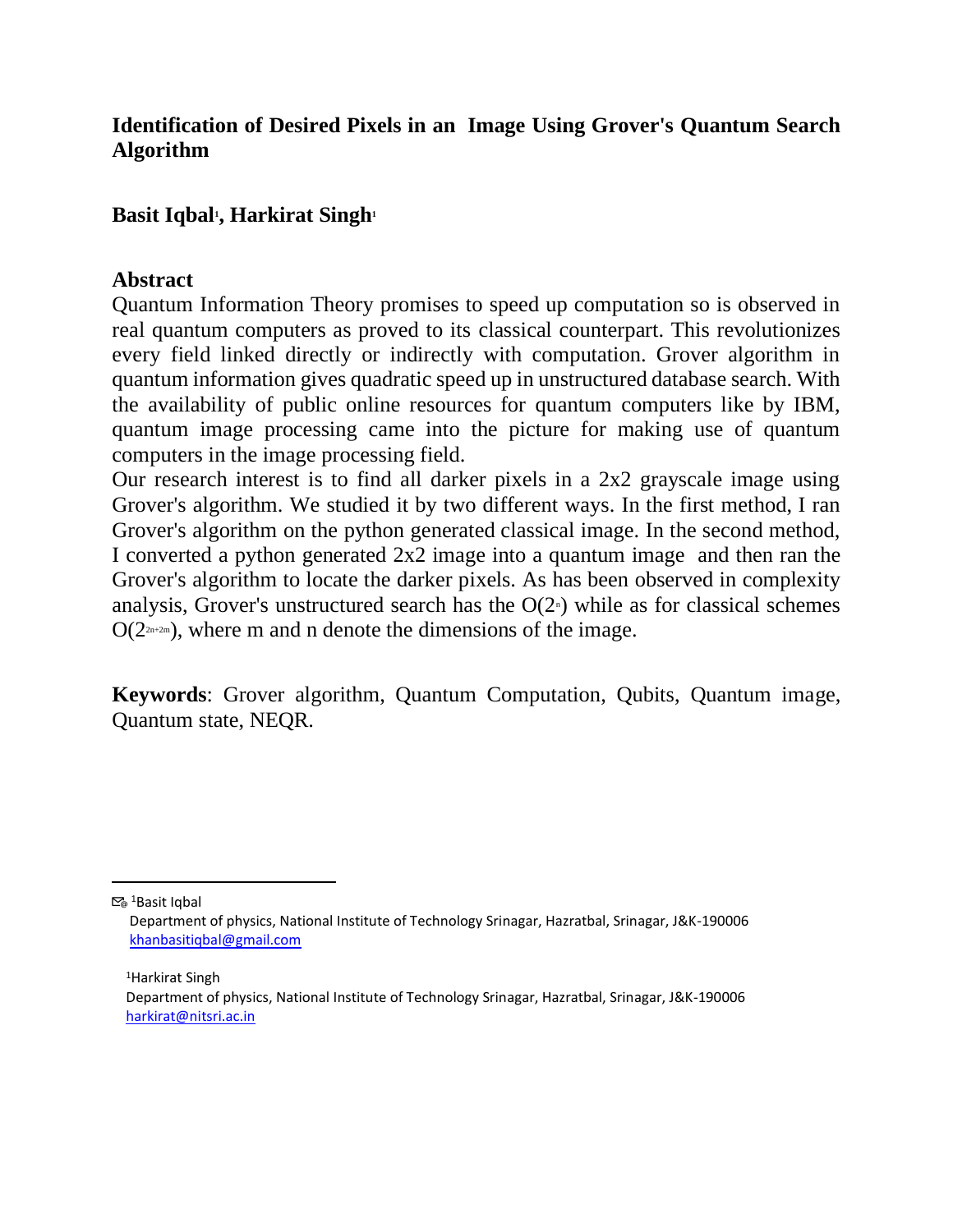#### **1 Introduction**

Quantum Information Theory promised speed up computation in quantum computers as compared to its classical counterpart. This is revolutionizing every field linked directly or indirectly with computation. With the availability of public online resources for quantum computation like by IBM [23] quantum image processing can be realized by making use of quantum computation in the image processing discipline. The discipline of quantum computation combined with image processing and with the help of principles of quantum mechanics like coherence, superposition and entanglement, helps us to overcome the limits of efficiency of classical image processing. Also, it helps to take the benefits of quadratic/exponential speed up of quantum algorithms in classical image processing.

Quantum computers take pixel locations and their attuned shades of a classical image, and present the integrated information as a quantum state [1-4]. Representation of quantum images has been studied extensively, in last few years. The various quantum representations of images are: Qubit Lattice [5], Entangled Image [6], Real Ket [7], Flexible Representation of Quantum Images (FRQI) [8], Multichannel Representations of Quantum Images (MCRQI) [9], Normal Arbitrary Quantum superposition State (NASS) [10], Quantum Representation of Log polar Images (QUALPI) [11], and Novel Enhanced Quantum Image Representation (NEQR) [12]. The proven efficiency of speed up using quantum algorithms has been studied in [14-16] While classical computation takes O(N) evaluations in an unsorted database search, where N is the of items in the list, Grover's algorithm giving quadratic speedup, asymptotically optimal [17], by doing the same job in  $O(N^{1/2})$  evaluations. Grover's algorithm takes the search item and submits it to the oracle which flips the sign if the item being searched and passes it to the diffuser operator. Diffuser operator amplifies the probability amplitude of the item being searched and decreases the probability amplitude of the other items in the search list [18, 19].

One of the interesting topics of quantum image processing is hiding of digital information with the help of quantum watermarking for protecting and sending any digital information. No cloning theorem and Heisenberg's uncertainty principle are principles of quantum mechanics which help us to hide the data in an image. Now,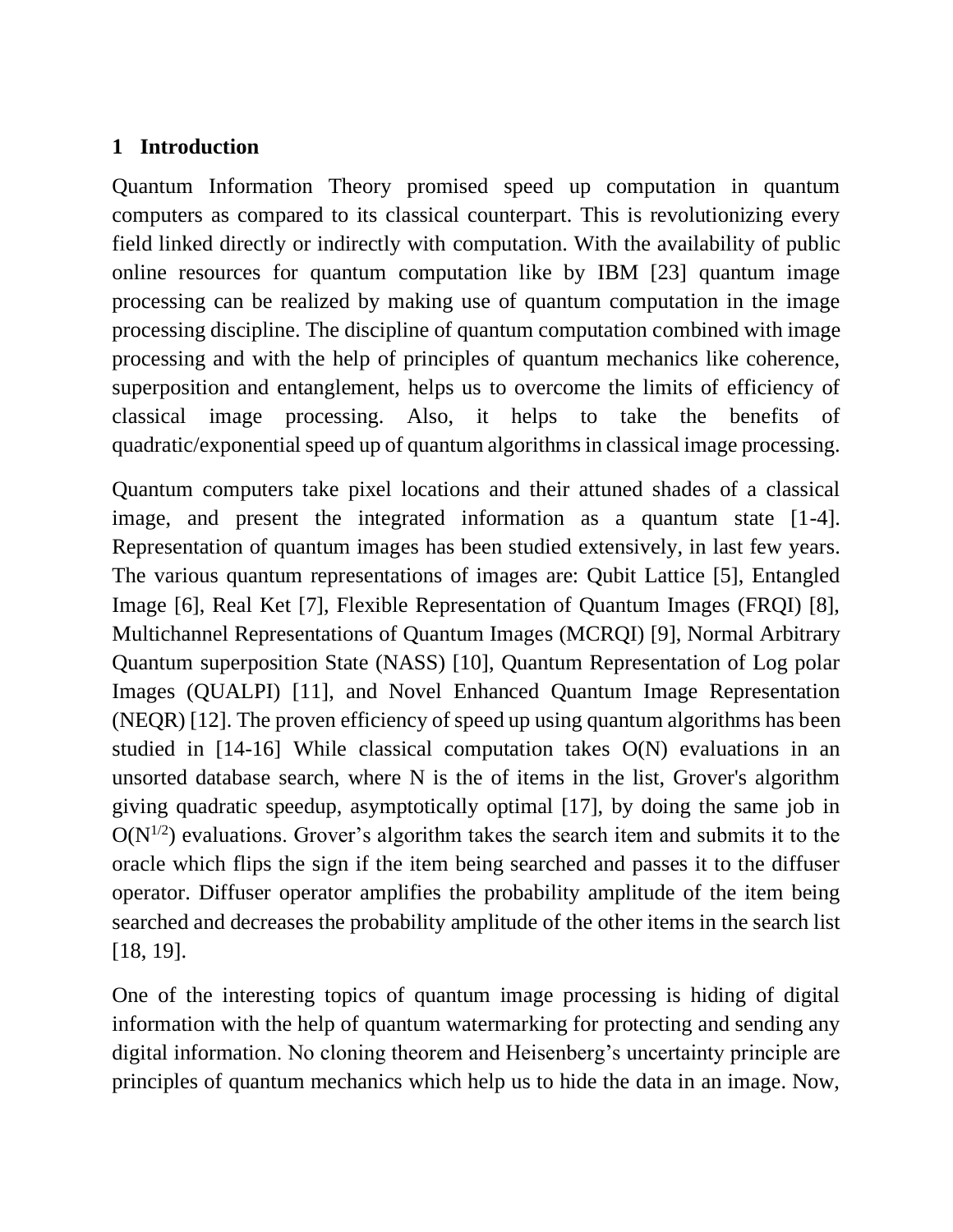as the field of quantum image processing is developing new steganalysis techniques are being developed to hide the data in a quantum image. In Quantum image we hide the data in such a manner that it is not distinguishable to any except the receiver to decode the secret information in it [20].

NEQR is a modified FRQI model which uses the tensor product of two qubit sequences to accumulate the information of whole image [12]. First qubit sequence denotes the grayscale measure of the pixel and second sequence denotes corresponding pixel position in image [12]

As the field of quantum computing is grooving the curiosity for their applications in various fields linked with computing is also increasing to get the benefits of their high efficiency like speed up. So is for the field of stenography. We worked on the methods for identification of darker pixels using Grover's algorithm to find the application of the method in classical and quantum stenography. In first experiment, we generated an image, obtained data from the image, defined a threshold for darker pixels and applied Grover's algorithm to find the darker pixels in the image. In second experiment first of all we generated a 2x2 image using an arbitrary array; secondly, convert that image into a NEQR quantum image; and finally, turned to our main focus, used the Grover's algorithm to find all the darker pixels in the image below certain threshold.

# **2 Computational Details**

Computational details of our experiment fall in two categories for two experiments. One experiment is done in the framework of Cirq and the second frame work is of Qiskit which are open sources for doing Quantum Computing. [23]

# **2.1 Experiment in the Cirq framework:**

Cirq is an open-source Noisy Intermediate Scale Quantum Computer framework provided by Google for dealing with quantum circuits such as writing, manipulating and optimizing them, and can also run them on their quantum computers and quantum simulators. In this at first, we generated a 2x2 image from an array using Python Image Library (PIL) and saved it as a grayscale image (fig.1). Secondly, we opened the saved image in python and obtained the data i.e., pixel intensities, as an array. In python programming, intensity of images varies from 0-255, with 0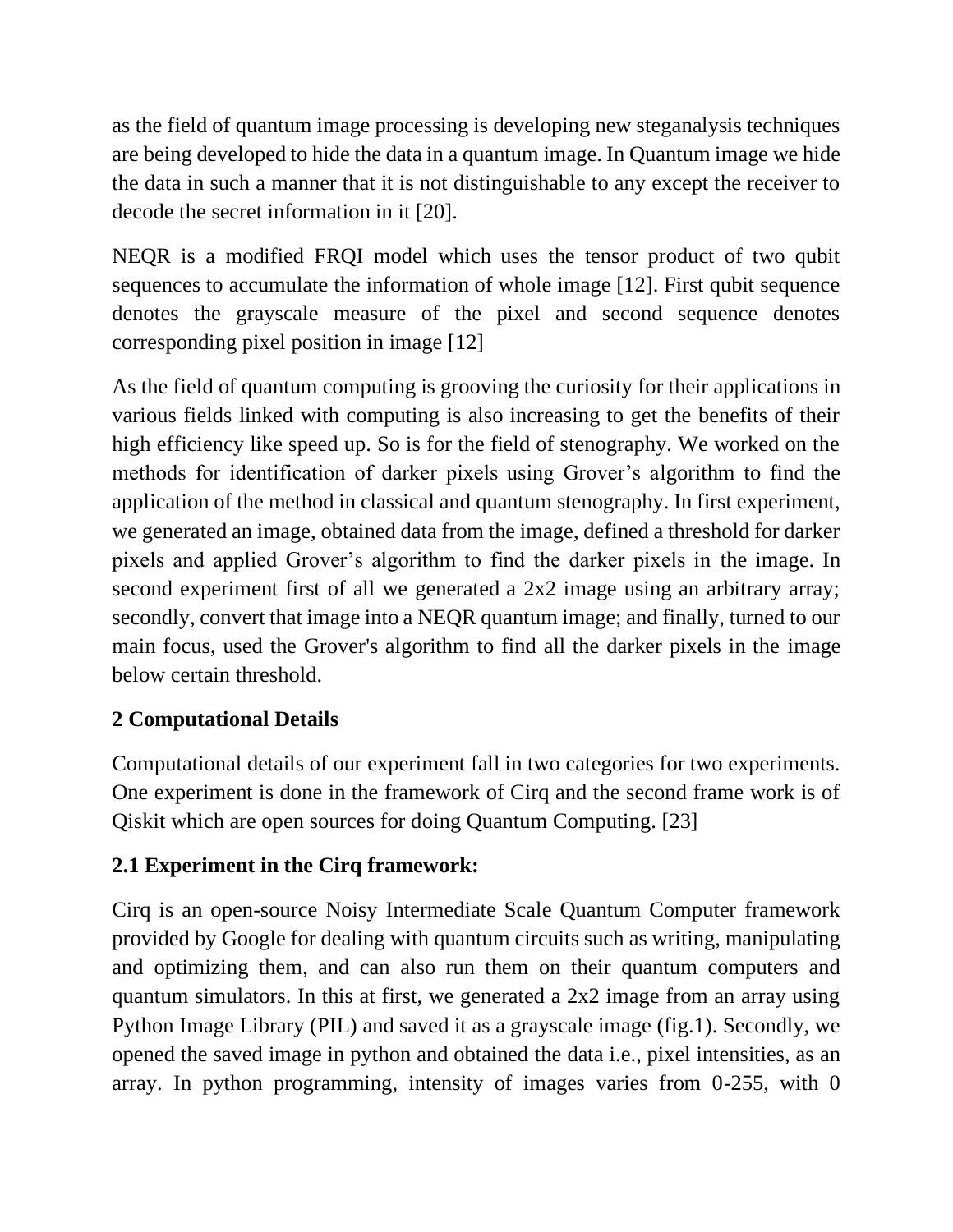denoting complete black and 255 denoting complete white pixel. Thirdly, we defined a threshold of 100 i.e., all the pixels with intensities less than 100(i.e., 0-100) are considered as dark shade pixels and the pixels with intensities greater than 100(i.e., 100-255) are considered as white shade. Our aim is to locate these dark shade pixels.



Fig. 1. Generating an image from an array and converting that image into an array

Finally, Grover's algorithm is iterated on all pixels, one by one. Grover's algorithm takes these darker pixels in the unsorted search, amplifies the amplitude and gives the coordinates of all the darker pixels.

# **2.2 Experiment in the Qiskit framework:**

Qiskit is another opensource framework provided by IBM which use Python Software Library for writing and manipulating quantum programs. One can run these programs on IBM Quantum Experience devices or on IBM quantum Simulator.

NEQR image representation composed of two parts. First part denotes the grayscale measure of the pixel. For gray scale image, the intensity value varies from 0 to 255 and in binary numbers we require 8 bits to represent an intensity value. Second part represents the pixel by their position [12]. Further, column and row numbers represent x-values and y-values respectively. In general, a  $2<sup>n</sup>x2<sup>n</sup>$  resolution image can be written in NEQR representation as a quantum state |I⟩ [21] as

$$
|I\rangle = \frac{1}{2^n} \sum_{Y=0}^{2^{2n-1}} \sum_{X=0}^{2^{2n-1}} |f(X,Y)\rangle |YX\rangle = \sum_{Y=0}^{2^{2n-1}} \sum_{X=0}^{2^{2n-1}} \left| \bigotimes_{i=0}^{q-1} \big| C_{YX}^i \big| YX\rangle \right|
$$

So, for the 2x2 pixel image in fig. 1 with pixel intensities 0, 255, 65 and 40 NEQR state will be represented as

$$
|I\rangle = (1/\sqrt{2}) (|0\rangle|00\rangle + |255\rangle|01\rangle + |65\rangle|10\rangle + |40\rangle|11\rangle) =
$$
  

$$
\frac{1}{\sqrt{2}} (|0000000\rangle|00\rangle + |1111111\rangle|01\rangle + |01000001\rangle|10\rangle + |00101000\rangle|11\rangle)
$$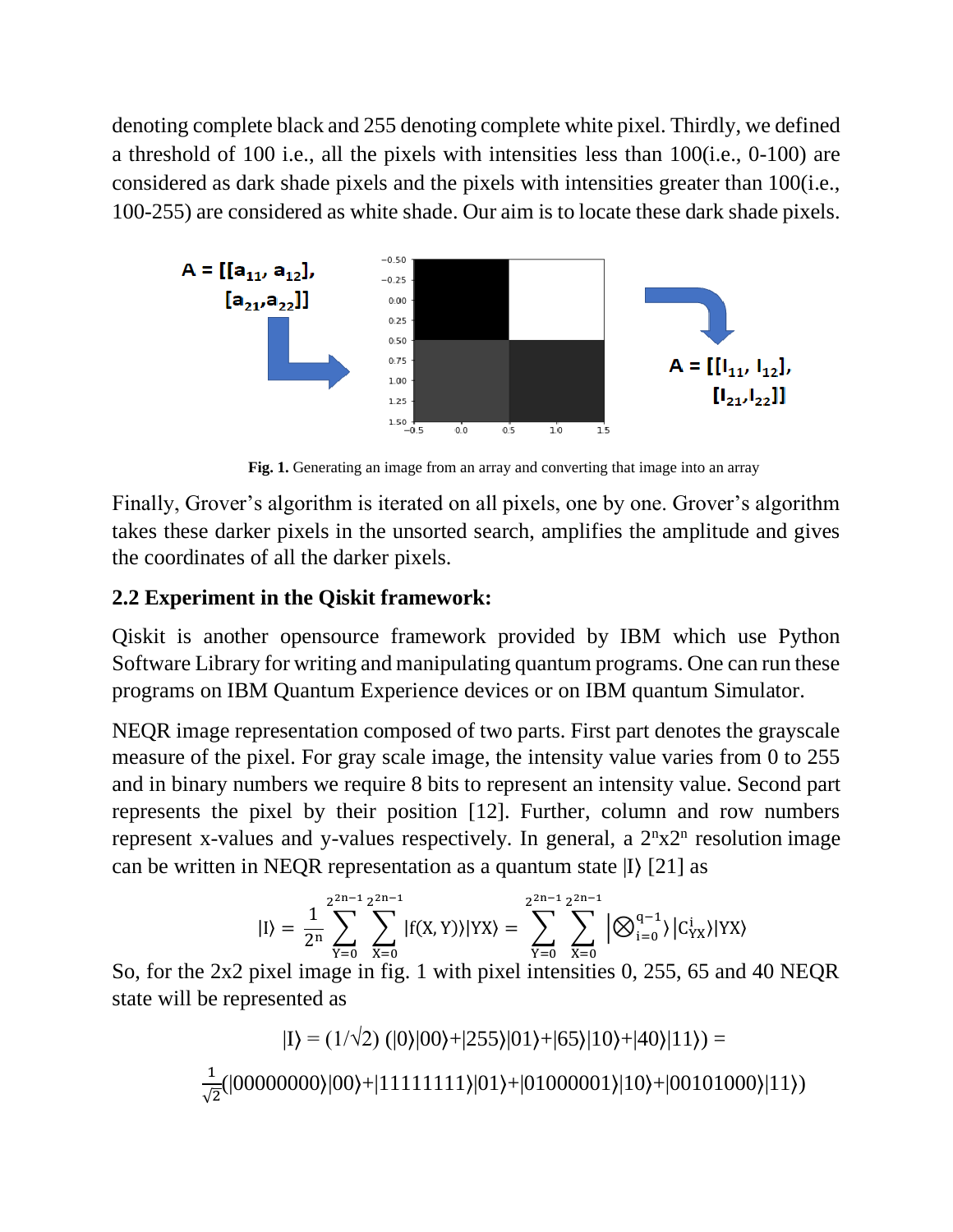In this experiment, firstly, we generated a 2x2 grayscale image was generated from an array and saved it, as in first experiment. Secondly, that image is converted into an NEQR (Novel Enhanced Quantum Image Representation) image representation using the code provided by IBM Qiskit Textbook [21]. Again, the threshold is of hundred i.e., all the pixels with values less than 100 (i.e., 0-100) are considered as dark shade pixels and the pixels with higher values (i.e., 100-255) are considered as light shade pixels. Our aim is to locate all the pixels with intensity less then threshold of 100. Now, Grover's algorithm is run to amplify the states of the pixels with intensity less than 100.

Contrary to first experiment, in the second experiment, we converted an image (classical) into a quantum state i.e., NEQR image representation and then applied Grover's algorithm. Further in second experiment, all the states representing black pixels are amplified in single run, not by iterating one by one.

## 2 **Results and Discussions**

The simulations lie on the basis of matrix theory with Grover's algorithm and modified according to our experiment (i.e., some functions and commands are added). Both of the two experiments are done using python in Jupyter Notebook. The experiments are done on images of 2x2 pixel size. The images and the corresponding results with Google Cirq [22] and IBM Qiskit [21] are discussed below:

# **3.1 Results of experiments with Google Cirq:**

This study is done using two qubit Grover's Algorithm [22]. In this investigation, we chose pixel intensities of 30, 60 80 and 200 with different pixel positions. Since the threshold is of 100-pixel intensity, so as expected, three darker pixels are identified using Grover's algorithm. The circuit diagram of two qubit Grover's algorithm is as shown in fig. 2. in fig. 2 the X, H and M gates are representing the NOT, Hadamard and Measurement gates, respectively. The @-@-X and the @-X gates are representing the CCNOT (Toffoli) and CNOT gates, respectively. The Ancilla is the ancillary qubit just giving the essential support without disturbing the results.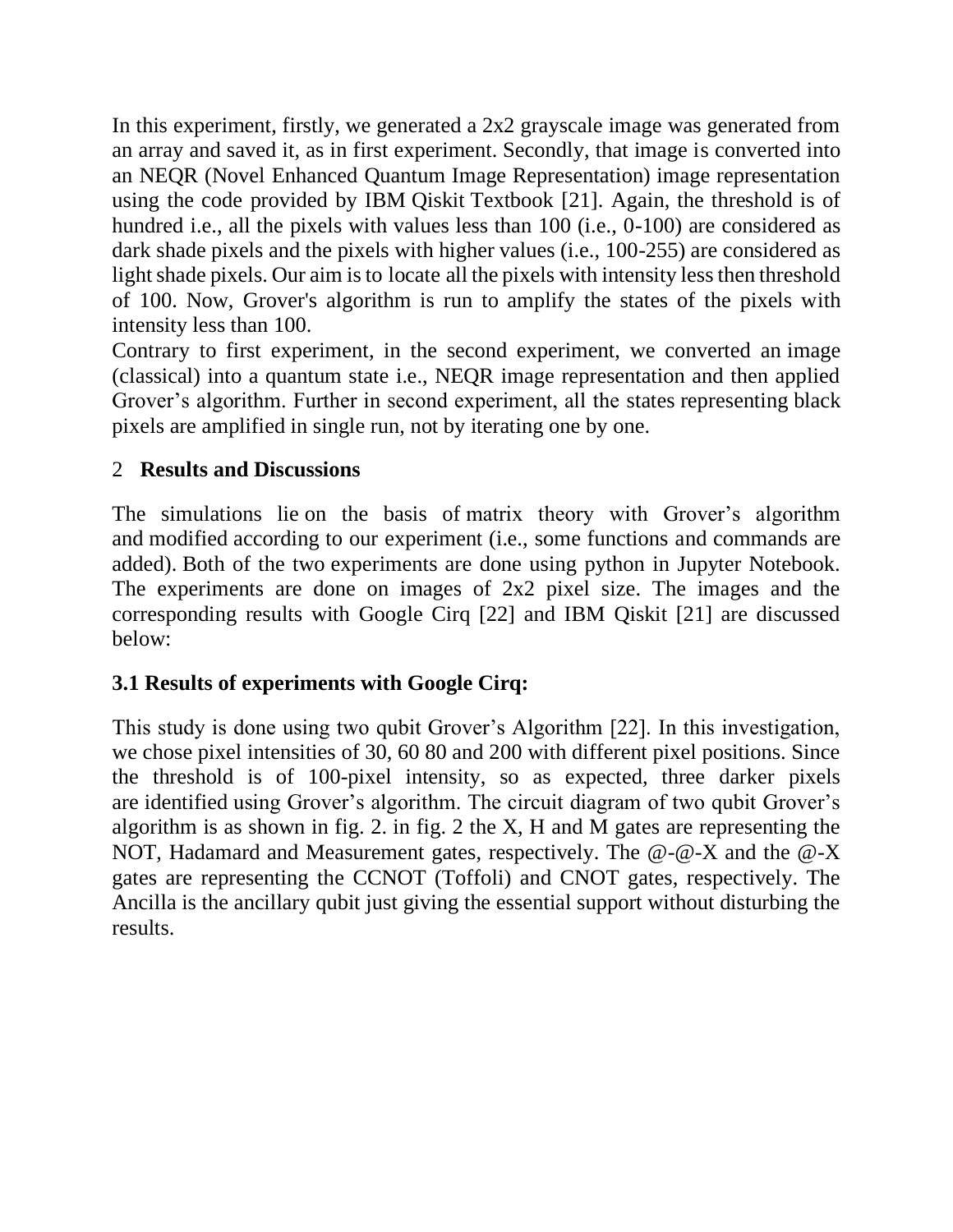

**Fig. 2:** Circuit for Grover's algorithm.  $\omega$  symbol represents the control of the gates.

We generated four images with the pixel intensities (30, 60, 80 and 200) not altered, only the pixel positions are changed and obtained the results on these four images  $(3.1(a), 3.2(a), 3.3(a)$  and  $3.4(a)$ ). These results are taken by running the algorithm on Google Cirq's simulator. In the generation of the images, it was taken care of that at least three pixels of the 2x2 pixel image should be with pixel intensity less then threshold of 100. So, there are three pixels which should be located by the Grover's algorithm. As expected, the algorithm maximized the probability amplitude of the states representing the pixels with intensity less than the threshold (100). The algorithm located them and the results as 3d histograms are shown in figure 3 (3.1(b), 3.2(b), 3.3(b) and 3.4(b)).

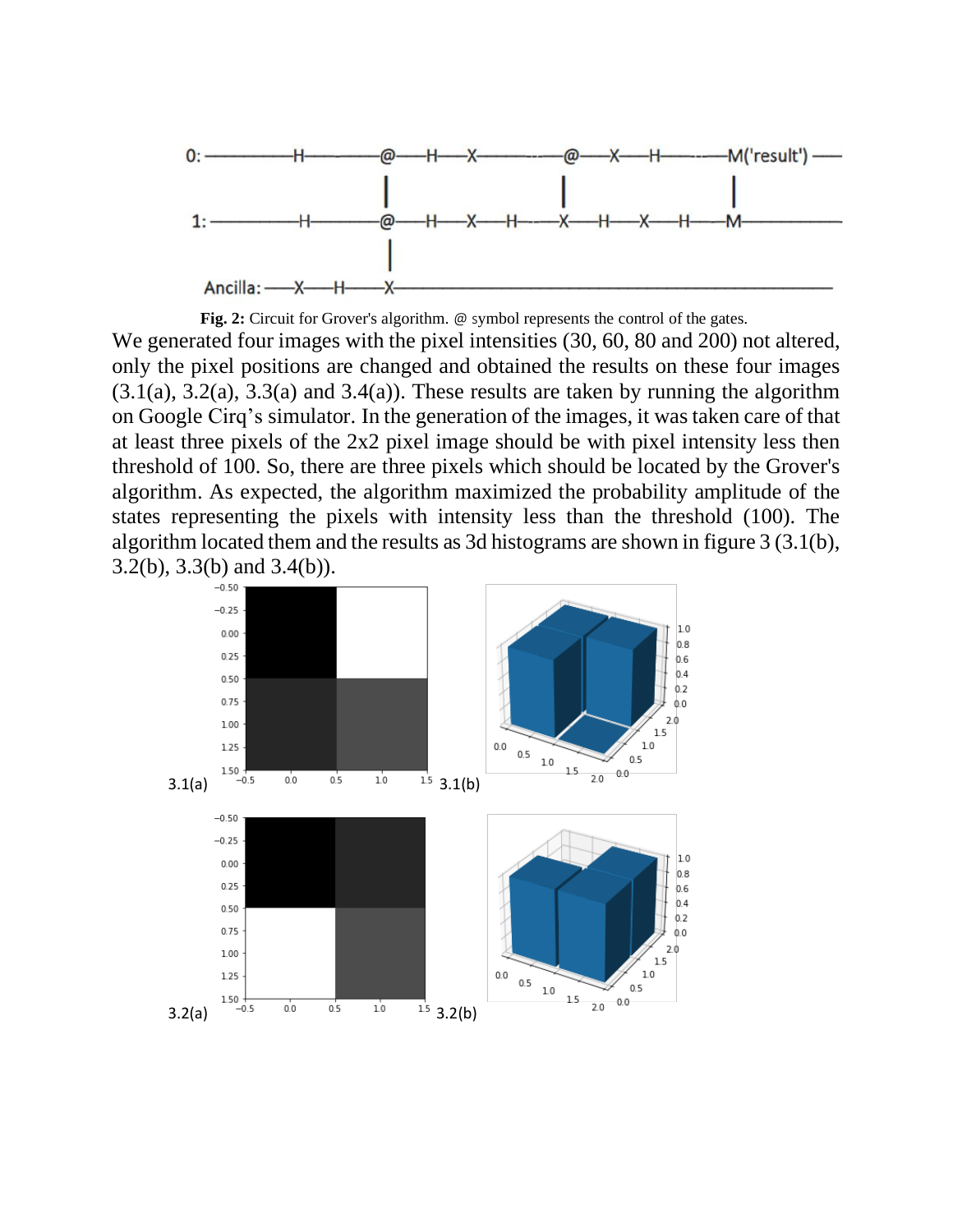

**Fig. 3:** In each row there are 5 images. Each image marked as (a) is the 2x2 pixel image generated and the image, marked as (b) shows the pixels position of the darker pixels in 3d histograms.

#### **3.2 Results of experiment in IBM Qiskit**

In this study first we converted the python generated 2x2 pixel image into NEQR state by using the code provided by IBM Qiskit online textbook [21] which is modified as per our requirements. Since the image used was a grayscale image, the number of qubits used to show the pixel intensity is eight and the number of qubits sufficient to show position of a pixel in a 2x2 image is two. Thus, ten qubits are required in total. The code is then run-on IBM's quantum simulator. Fig. 4(a) shows the image generated for the purpose which is a 2x2 pixel image with intensities of 0, 20, 40 and 255, fig. 5(c) show the circuit for the conversion of image into a NEQR state and fig. 5(b) show the histogram for the NEQR state generated. In fig. 4 Intensity1, intensity2, …, intensity7 represent the registers to encode pixel intensities. The idx1 and idx2 represent the registers to represent the registers to encode the pixel positions. CCNOT gates are the operators, as proposed by NEQR method, to encode the pixel intensities. If the pixel value is 0 then identity is applied. Python program converts decimal pixel value into binary value. The controls set on the idx1 and idx2 and NOT is applied on the register representing the binary pixel value 1. for example, if the pixel intensity is 100, in binary represented as 01100100 then the NOT will be applied on the intensity  $2(3<sup>rd</sup>)$ , intensity  $5(6<sup>th</sup>)$  and intensity  $6(7<sup>th</sup>)$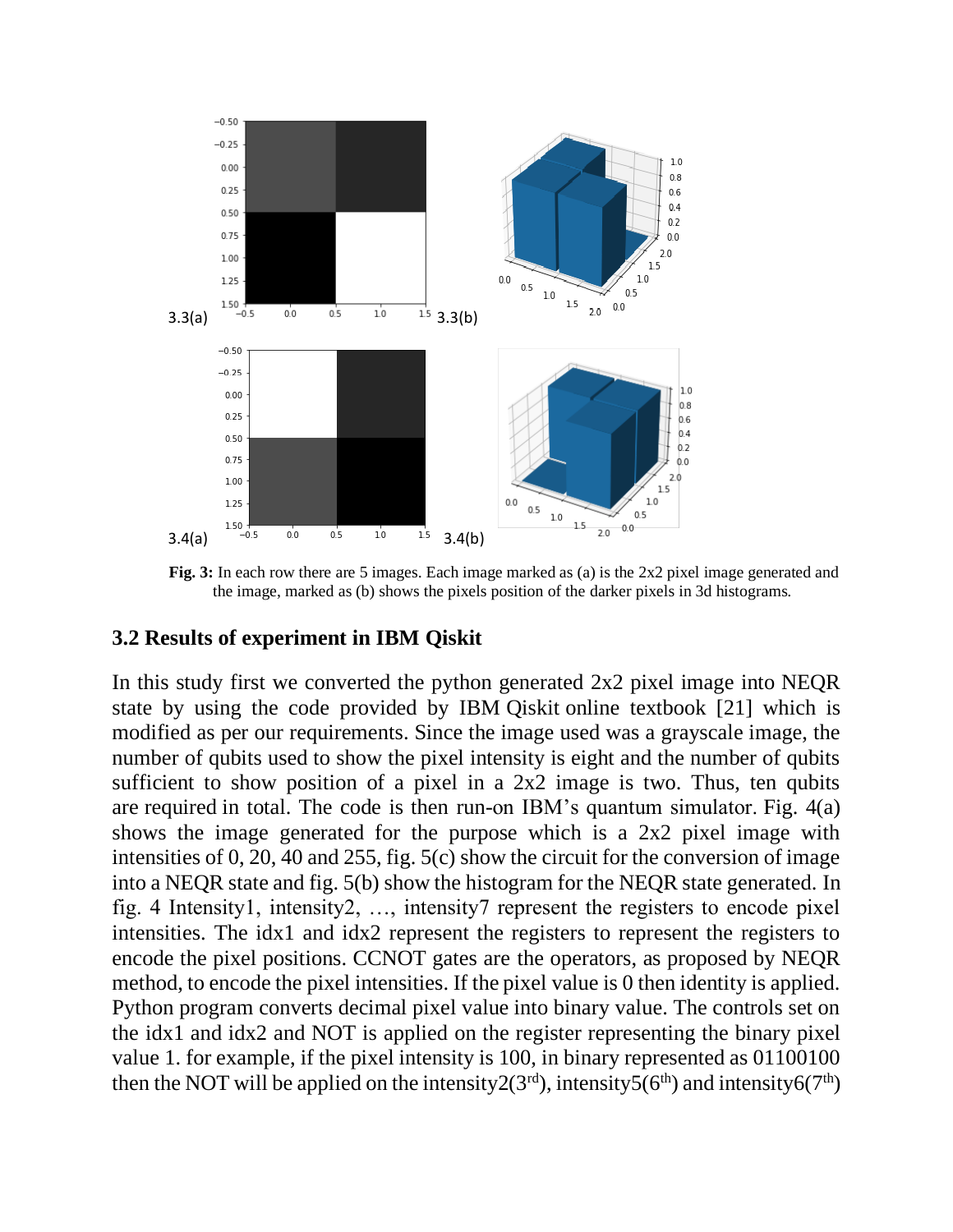registers because python reads it in the reverse order as 0, 0, 1, 0, 0, 1, 1 and 0. After encoding the pixel intensities the measurement operators applied.



**Fig. 4:** (a) Image (classical) that was used for the conversion to NEQR state (Quantum Image), (b) NEQR histogram for the image, (c) the circuit for the conversion of the image into a NEQR state.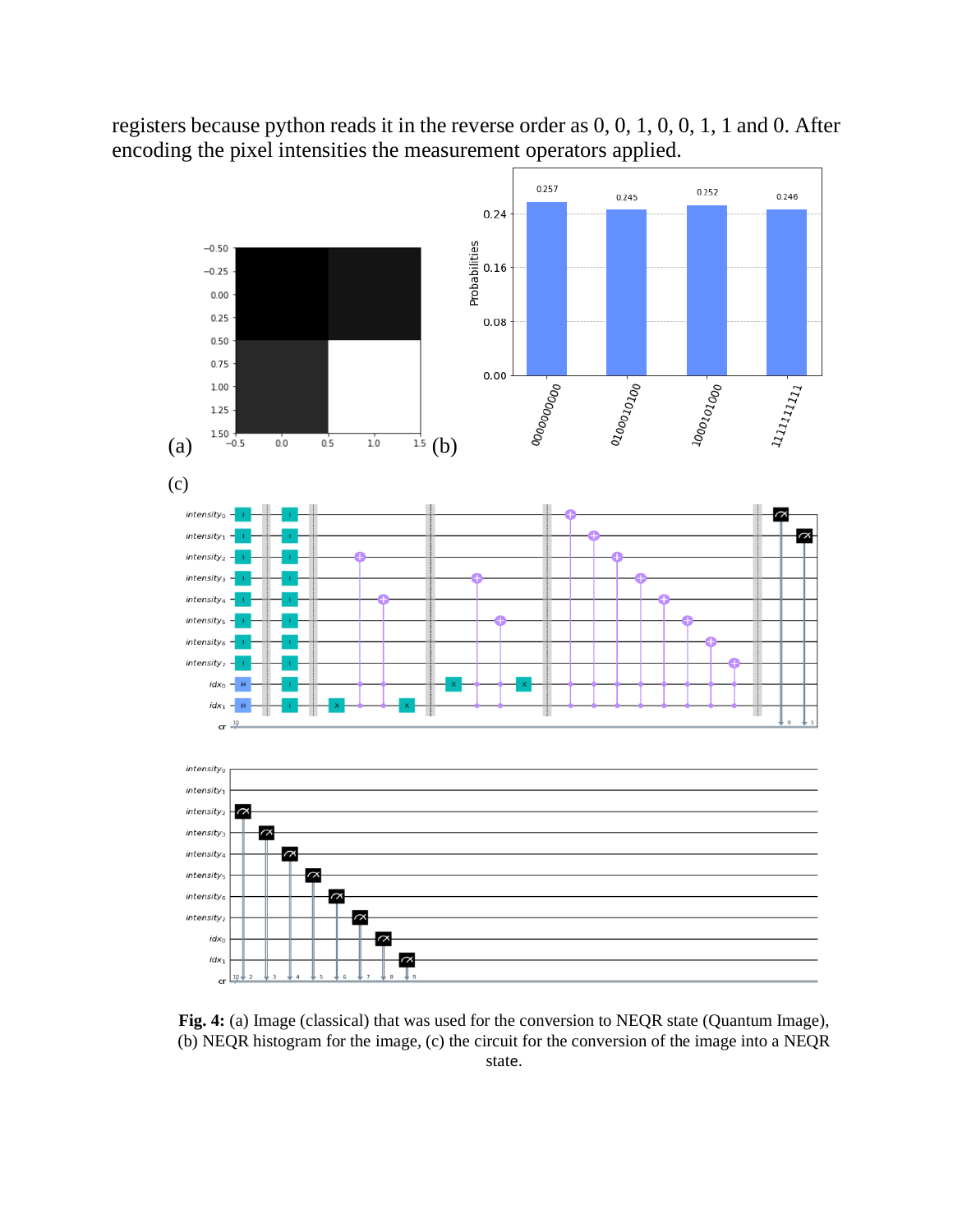Afterwards, the states were sent to 10 qubit Grover's algorithm for locating all the darker pixels in the image. The circuit of Grover's algorithm for locating the darker pixels can be seen in fig. 5 (a) and the results as can be seen in fig. 5 (b). fig (a) shows the circuit of the Grover's algorithm searching for the pixels searching the states representing the darker pixels. As shown in gig 5(a) fourteen iterations are done by Grover's algorithm to locate the required states. Fig 5(b) shows the result, that is, the three states located by Grover's algorithm that are

(1) the pixel at 00 with pixel intensity 00000000 (in binary), that is, 0 (in decimals) (2) the pixel at 10 with pixel intensity 00010100 (in binary), that is, 40 (in decimals) (3) the pixel at 01 with pixel intensity 00101000 (in binary), that is, 20 (in decimals)

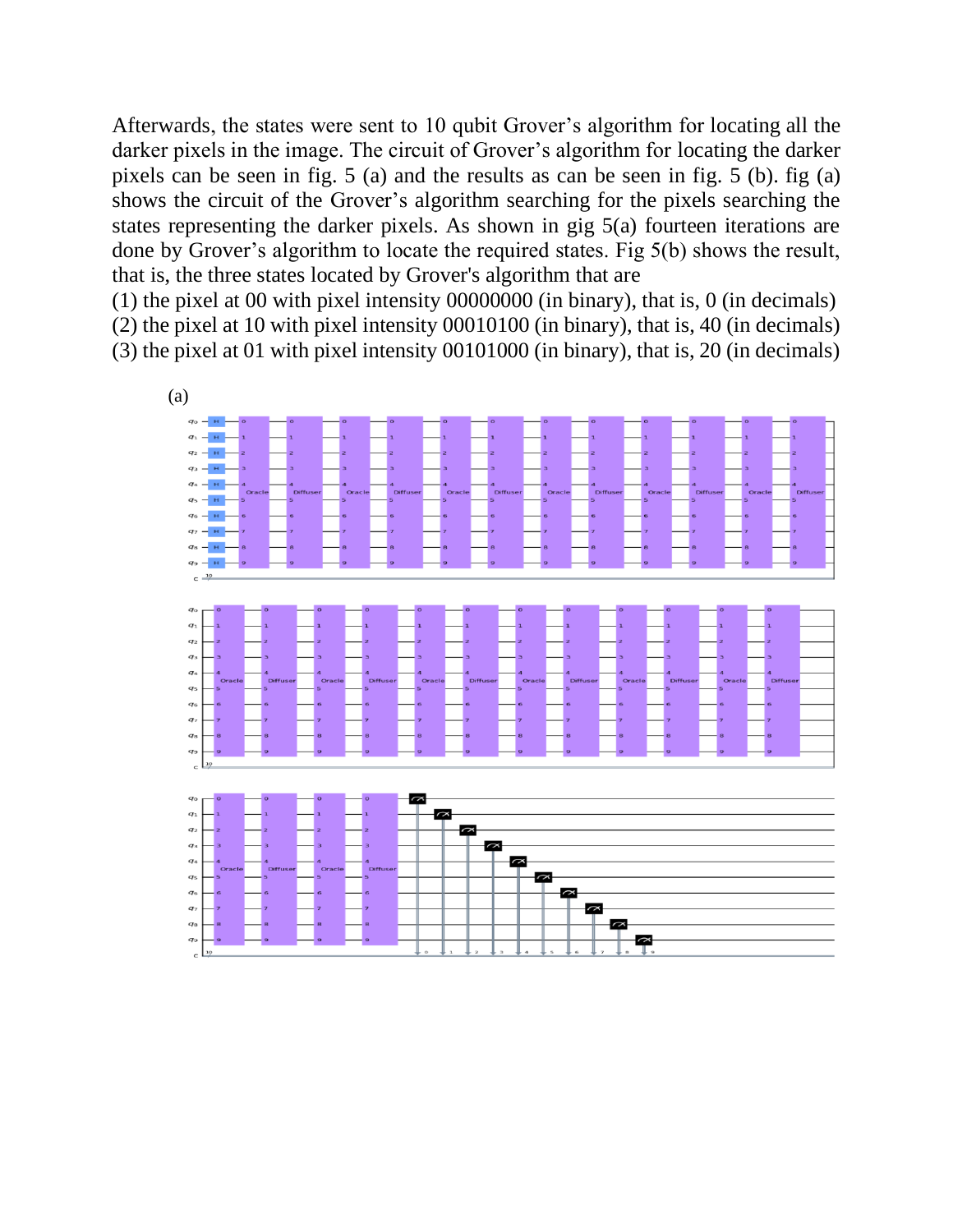

**Fig. 5:** (a) circuit for 10 qubit Grover's algorithm for finding darker pixel states and (b) the states located by Grover's algorithm

# 3 **Conclusion**

Identification of darker pixels using Grover's algorithm is studied to find the application of this method in Quantum steganography. In the study done in the Cirq environment four 2x2 pixel images with intensities 0, 40, 60 and 200 at four different locations. Grover's algorithm located all the three darker pixels in the image with intensities less than threshold of 100. In the second study done in qiskit environment, 2x2 pixel image into NEQR quantum state. The Grover's algorithm run to locate all the three darker pixels in the image located the three states representing darker pixels. The experiment done using Cirq environment was semi classical as the conversion of classical to quantum image was not included in this experiment. This method will be useful in stenography in the way for hiding data in classical images as the application of quantum algorithms on classical images has been found useful in terms of quantum benefits over classical like speed up.

In future, the studies will be carried out on larger and colored images. For such purposes we will also need to include Quantum image compression. Further, the use of Quantum error correcting codes will be added to strengthen the practical application of the method.

But the real flavor of quantum benefits comes when we apply quantum algorithms on quantum images. That will further increase our computational benefit in terms of speed. This we have studied in experiment with Qiskit. In this experiment we converted the python generated classical image to a NEQR quantum state and then applied a quantum algorithm and then applied the quantum algorithm, that is, on the state to find all (that is, three) the darker pixels in the image. The results of which are discussed in the Results and Discussion section.

#### **Bibliography**